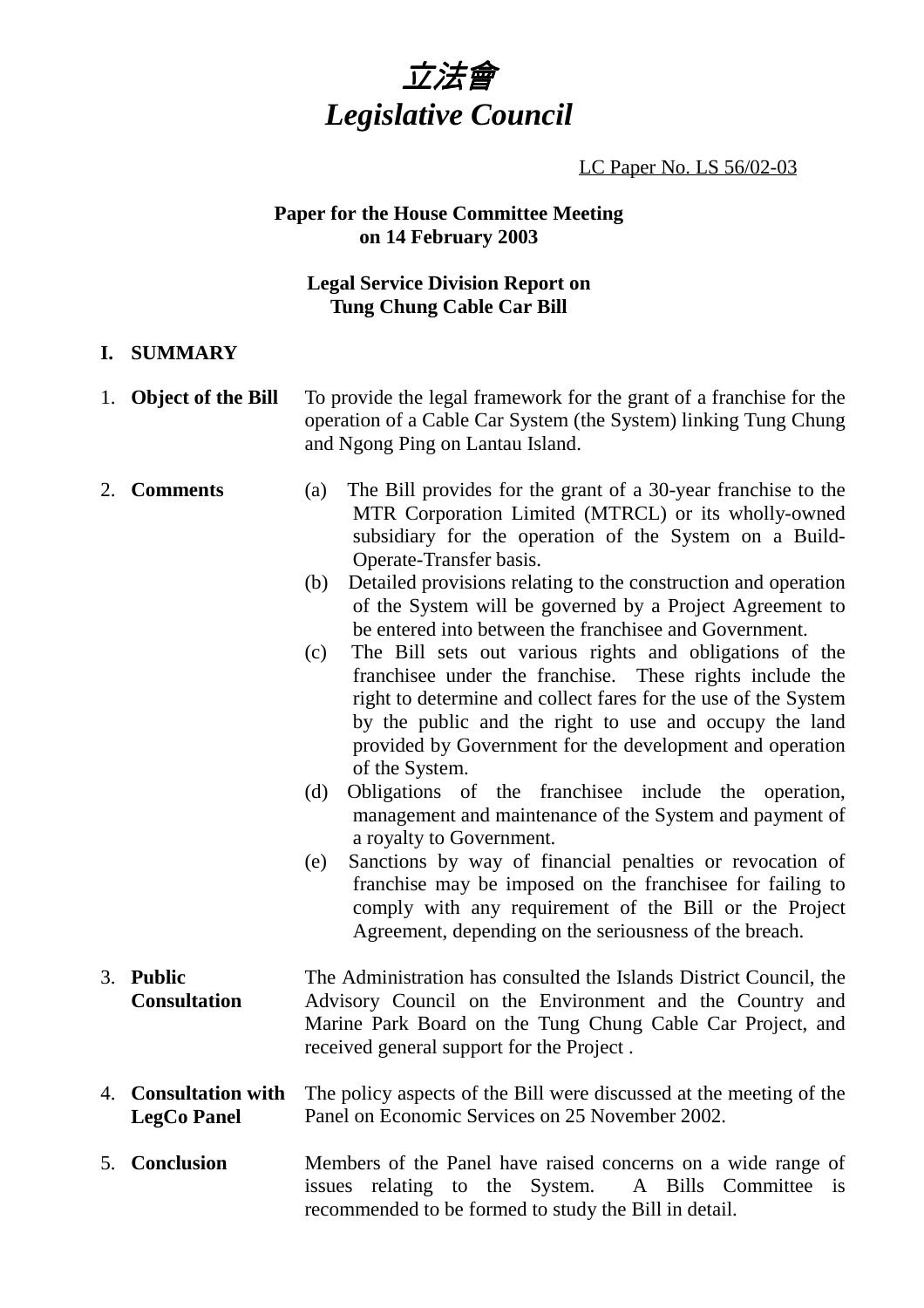#### **II. REPORT**

To provide the legal framework for the grant of a franchise for the operation of a Cable Car System linking Tung Chung and Ngong Ping on Lantau Island.

## **LegCo Brief Reference**

2. EDB CR 5/6/2091/98 dated 28 January 2003 issued by the Economic Development and Labour Bureau.

#### **Date of First Reading**

3. 12 February 2003.

#### **Background**

4. In 1998, the Financial Secretary announced Government's decision to proceed with the construction of a cable car project (the Project) linking Tung Chung and Ngong Ping on Lantau Island as a tourist attraction. Under the framework approved for implementing the Project, the Government will grant a 30-year franchise for the financing, design, construction, operation and maintenance of the Tung Chung Cable Car System (the System) on a Build-Operate-Transfer basis. The Government will provide the land required for the System.

5. In July 2002, the Government entered into a Provisional Agreement with the MTR Corporation Limited (MTRCL), under which MTRCL will commence preparatory work on the Project before the grant of the franchise. The Government, on the other hand, will seek the enactment of the enabling legislation for the franchise and will work with MTRCL to prepare a Project Agreement to provide a legal framework for the granting of the franchise and the construction, operation and maintenance of the System.

#### **Comments**

6. The Bill provides the legal framework for the grant of a 30-year franchise to MTRCL or its wholly-owned subsidiary for the design, construction, operation and maintenance of the System. The detailed provisions relating to the construction and operation of the System will be governed by a Project Agreement to be entered into between the franchisee and the Government. The Buildings Ordinance (Cap. 123) will apply to the Project and the operation and safety standards of the System will be regulated by the Aerial Ropeways (Safety) Ordinance (Cap. 211). Any resumption of land required for the System will be deemed to be resumption for a public purpose within the meaning of section 2 of the Lands Resumption Ordinance (Cap. 124) and such resumption may thereby be ordered under that Ordinance.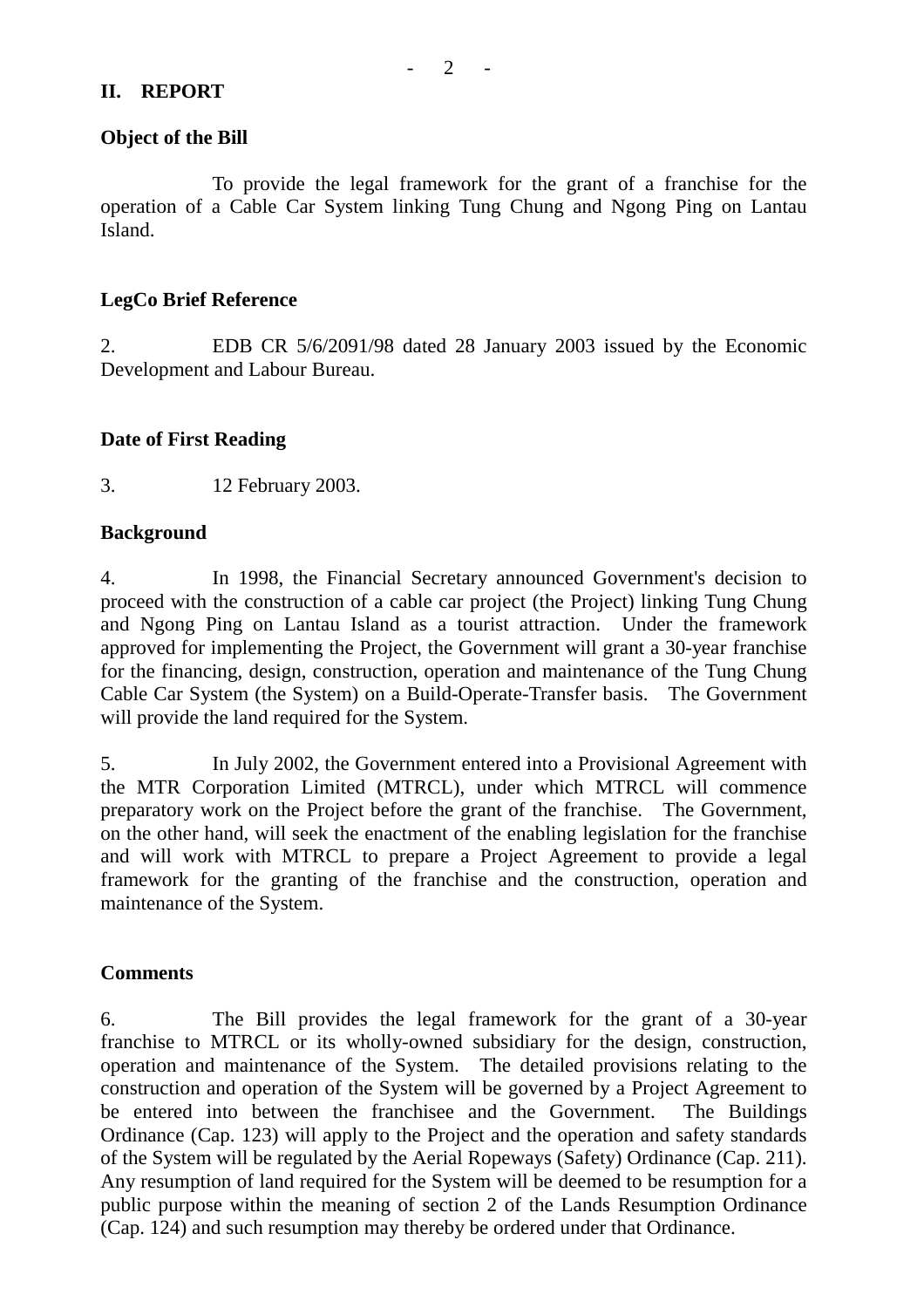7. The Bill also sets out the rights and obligations of the franchisee during the franchise period. The statutory rights to be granted to the franchisee include the following:

- (a) the right to determine and collect fares for the use of the System by the public during the franchise period in accordance with the Project Agreement;
- (b) the right to occupy the Cable Car System area in accordance with the terms and conditions of the Project Agreement;
- (c) the right to all wayleaves and other rights over unleased land that are necessary to render the franchise effective;
- (d) the right to use and grant licences for the use of the commercial gross floor area of the Tung Chung Terminal and Ngong Ping Terminal, and to demand and collect fees for such licences; and
- (e) the right to operate vehicle parking facilities at the Tung Chung Terminal and Ngong Ping Terminal and demand and collect fees for the use of such facilities.

8. Apart from the above rights, the Bill also provides for the creation of statutory easements in favour of the franchisee over leased land needed for the operation of the System. It also provides for payment of compensation by the Government for diminution of the value of the landowners' estate, right or interest in the land as a result of the easements. The Lands Tribunal will have jurisdiction to determine the amount of any compensation payable.

9. The obligations to be imposed on the franchisee under the Bill include the operation, management and maintenance of the System and payment of a royalty to the Government at a rate of \$1 per journey for each fare-paying passenger riding on the cable car.

10. To ensure effective enforcement of the provisions of the Bill and the Project Agreement, the Bill provides for the imposition of financial penalties on the franchisee in the event of persistent non-compliance with the requirements of the Bill or substantial breaches of the Project Agreement. A more serious sanction proposed by the Bill is the revocation of the franchise for non-compliance with a notice to remedy a default.

11. Other provisions of the Bill deal with the vesting of the assets of the franchisee in the Government upon termination of the franchise and the power of the franchisee to make bylaws needed for the safe and efficient operation of the System.

12. If enacted, the Bill will come into operation on a day to be appointed by the Secretary for Economic Development and Labour by notice published in the Gazette, being the day on which the Project Agreement enters into force.